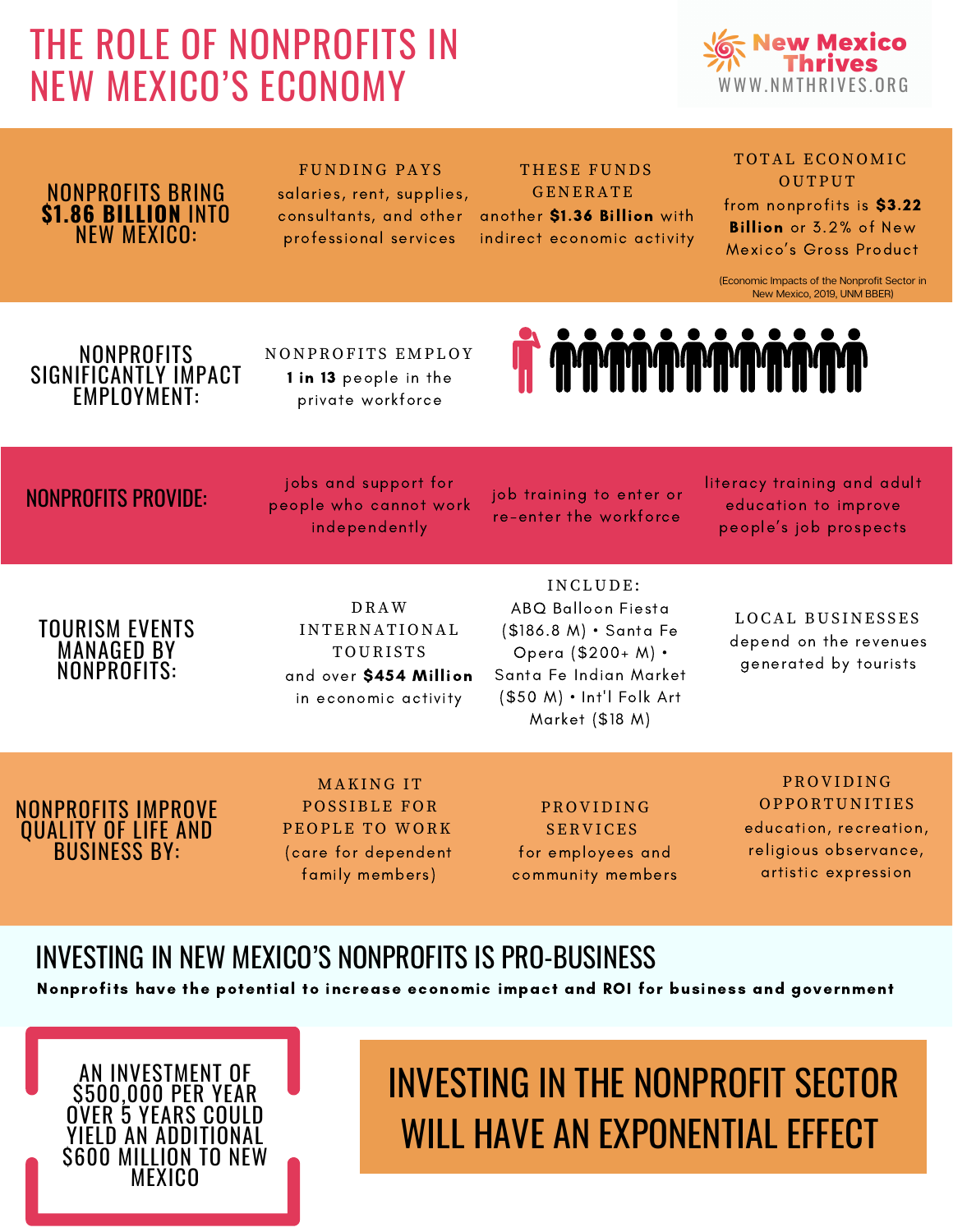## AN INVESTMENT IN NONPROFITS MEANS:

#### **A B O O ST T O SMAL L BUS INE S S**

and major corporations that may consider investing in New Mexico

#### **INCREAS ED C OMMUNITY DE S IREABI L ITY**

better education and services attracts business and investment opportunities

#### **BUI LDING CAPACITY O F NONPR O F ITS T O PURSUE MO RE F EDERAL FUNDING:**

more out-of-state dollars coming into New Mexico, more employment, more goods and services purchased, more programming delivered

#### **CREATING A STR ONGER WO R K F O RCE**

ready to meet the needs of a changing economic landscape

#### **INCREAS ED EARNINGS**

which leads to an increased tax base

## WHAT IS NEEDED

A N I N CREASE in the coordination and capabilities of nonprofits

A NONPROFIT I N FRASTR U CT U RE SUPPORT NETWORK that can strengthen organizational operations

#### BUILD CAPACITY OF I N D IVI D U AL ORGANIZATIONS to provide more services and pursue more federal grants

BEFORE COVID-19, APPROXIMATELY 40% OF NONPROFITS INDICATED A LACK OF CAPACITY TO MEET THE DEMAND FOR **SERVICES** 



SINCE COVID-19, THE NEED FOR NONPROFIT SERVICES HAS GROWN EXPONENTIALLY IN TERMS OF: Food insecurity Domestic violence • Suicide & mental health • Homelessness •

Increase in high school dropouts • Job retraining & workforce development